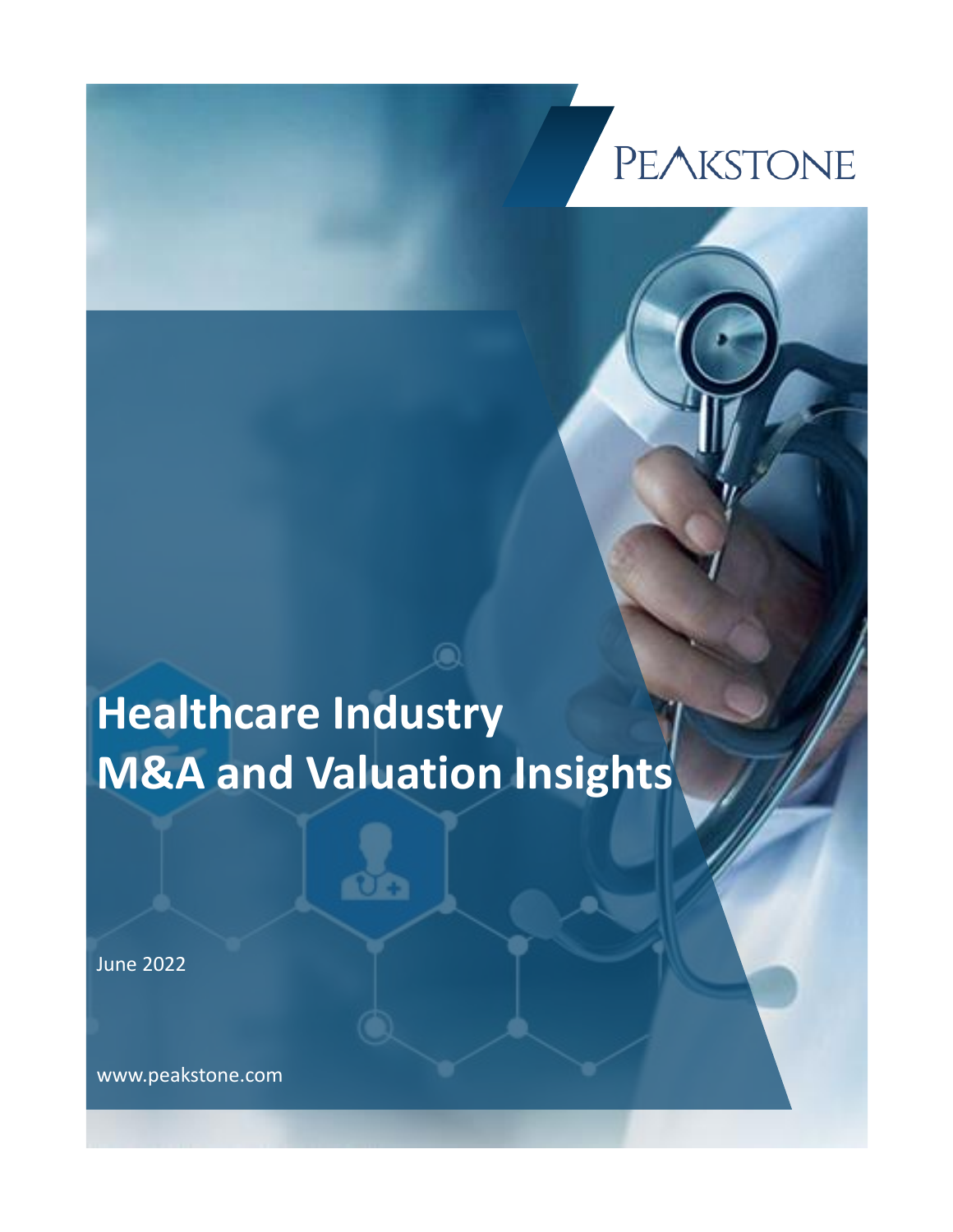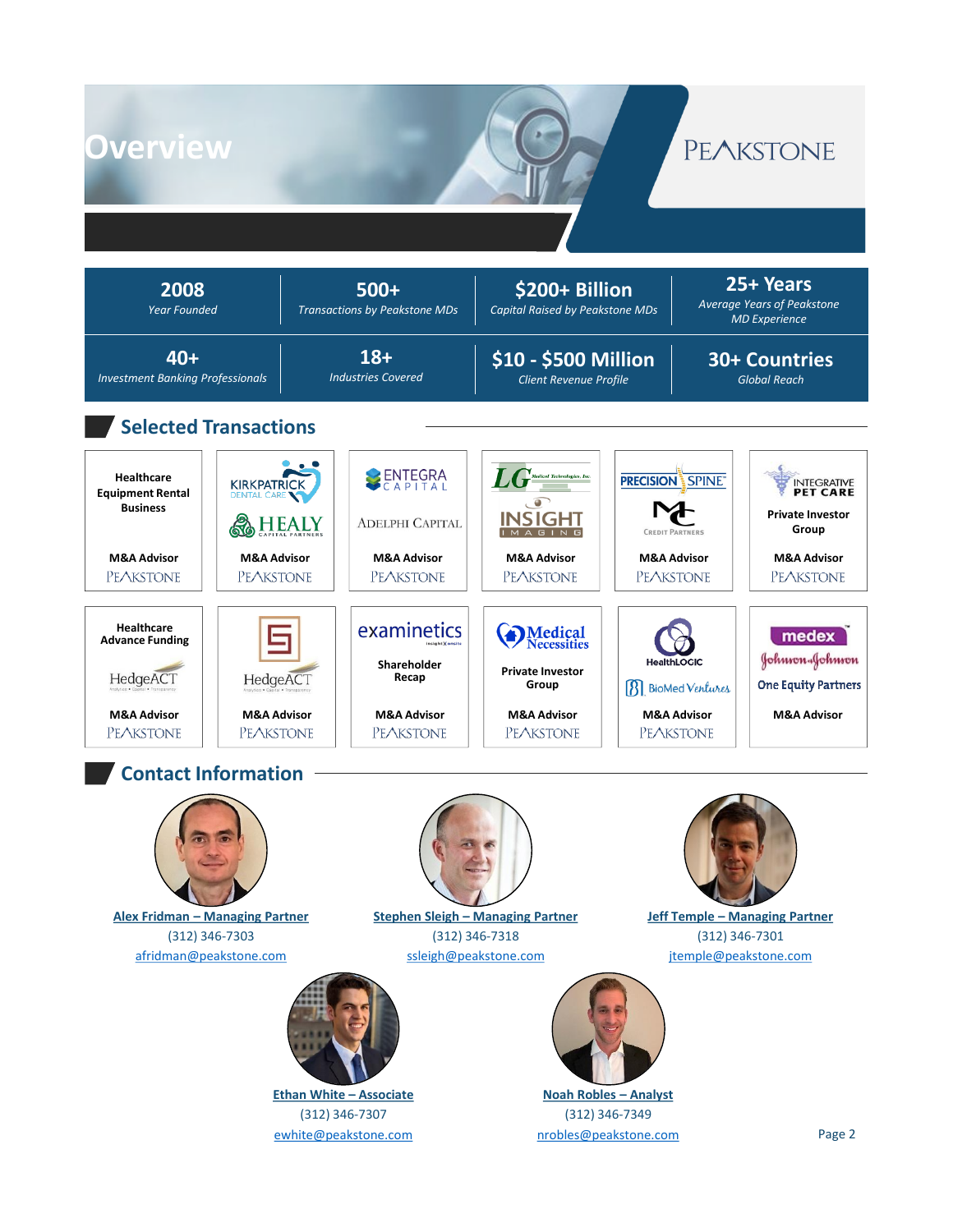

**Healthcare M&A Count Across the U.S. (2000 – Mar'2022)**





*Note: As of Mar 31, 2022*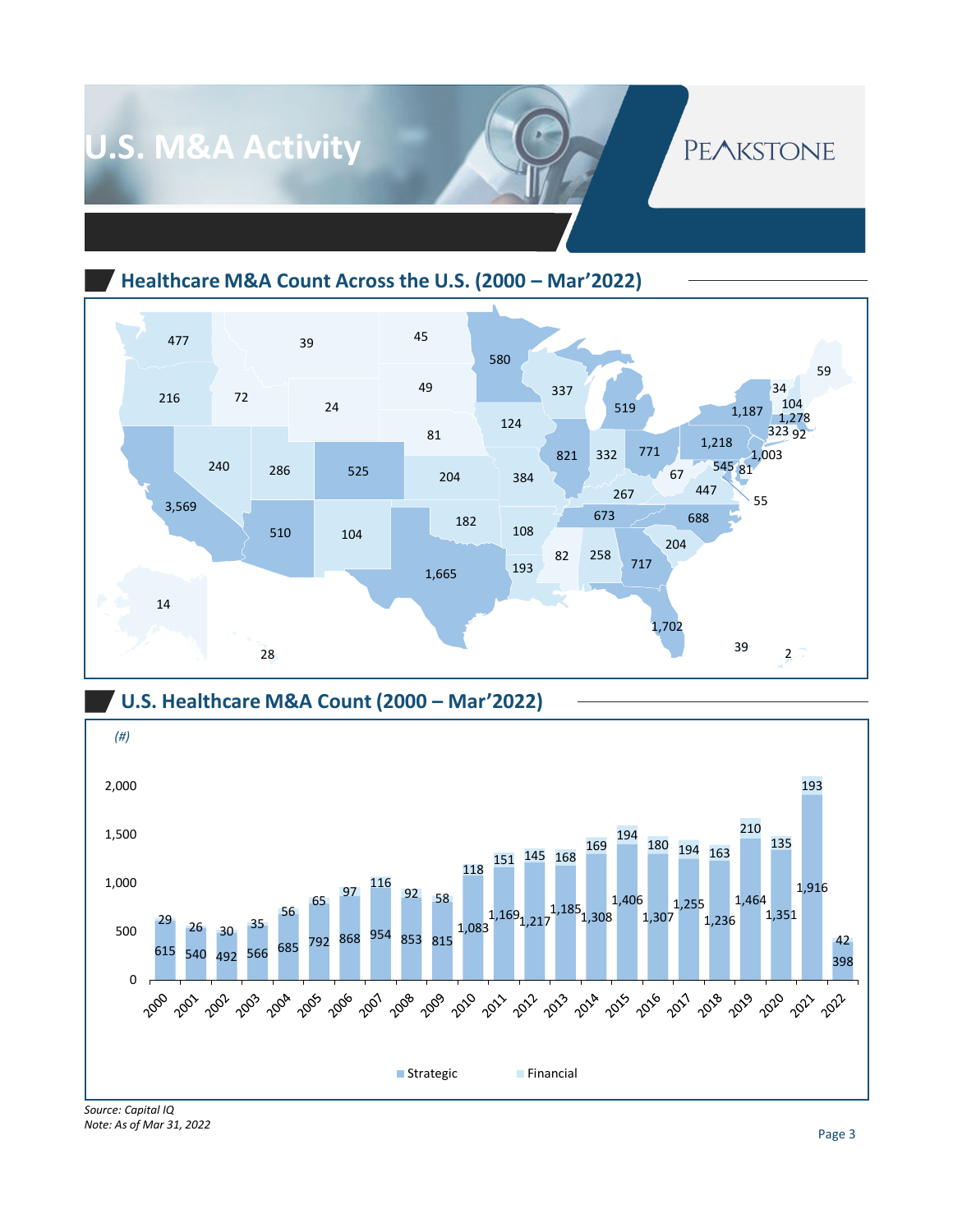## **Transaction Analysis**

### **PEAKSTONE**

**Median Transaction Value (2000 – Mar'2022)**



#### **Median EV Multiples (2000 – Mar'2022)**



*Source: Capital IQ Note: As of Mar 31, 2022*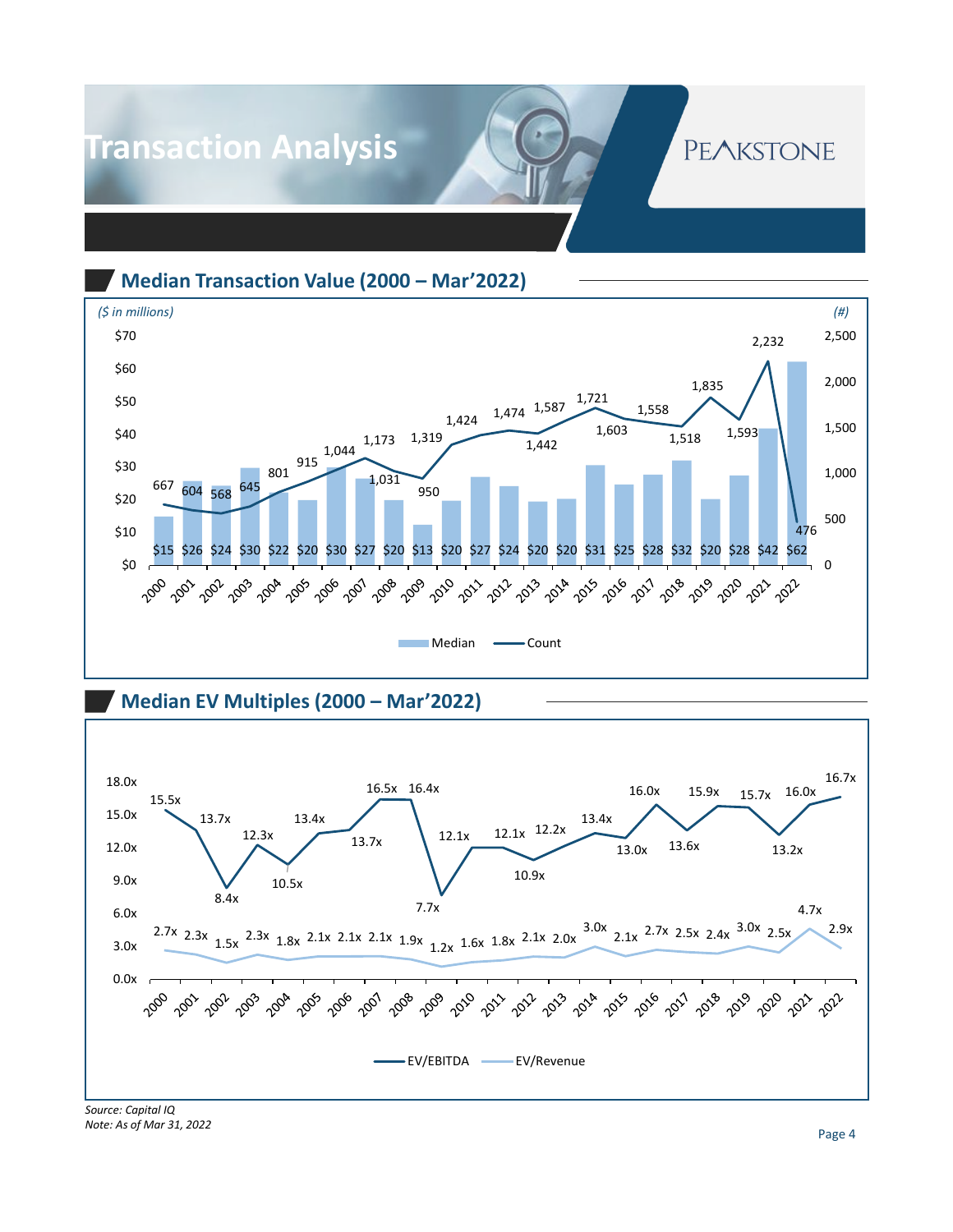

**Relative Stock Performance (2012 – Mar'2022)**



#### **EV/EBITDA Trend (2012 – Mar'2022)**



*Peakstone Healthcare Providers Index: UNH, CVS, ANTM, HCA, CI, HUM, CNC, MCK, CAH, UHS, CHE, EHC, AMN, AMEH, CVET, SGFY, MD Peakstone Healthcare Equipment & Tech Index: ABT, SYK, EW, BDX, BSX, DXCM, ALGN, BAX, VEEV, RMD, CERN, ZBH, DOCS, OMCL, GMED, CNMD, NUVA, VCRA, MDRX Peakstone Biotechnology Index: ABBV, AMGN, MRNA, GILD, REGN, VRTX, BIIB, BMRN, DNA, NVAX, UTHR Peakstone Life Sciences Tools & Pharma Index: JNJ, PFE, TMO, LLY, DHR, MRK, BMY, ILMN, IQV, A, AVTR, PKI, BIO, WAT, CTLT, TECH, CRL, RPRX, VTRS, SYNH, MEDP, OGN, NEO, PCRX, HRMY, CTKB*

*Source: Capital IQ Note: As of Mar 31, 2022*